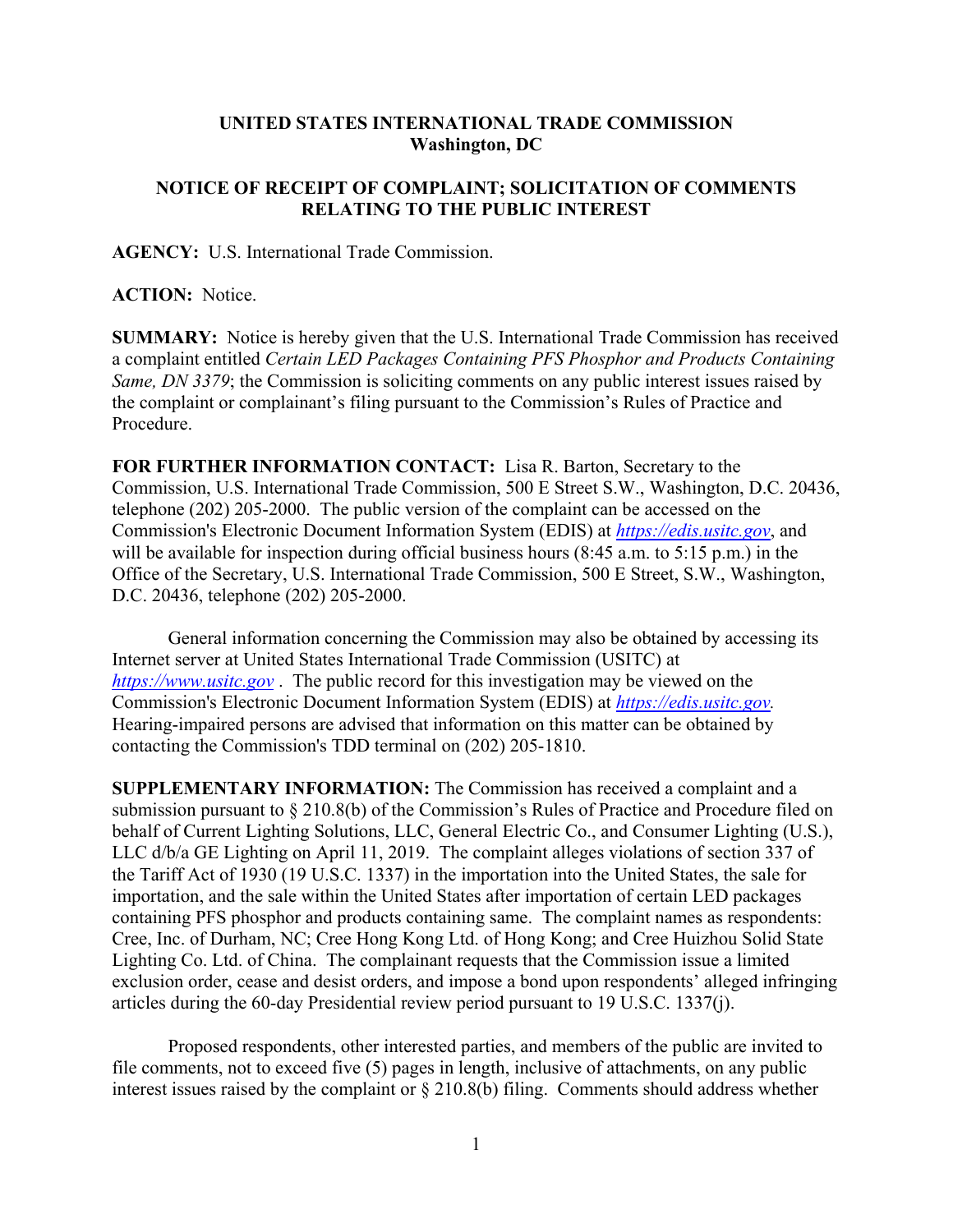issuance of the relief specifically requested by the complainant in this investigation would affect the public health and welfare in the United States, competitive conditions in the United States economy, the production of like or directly competitive articles in the United States, or United States consumers.

In particular, the Commission is interested in comments that:

- (i) explain how the articles potentially subject to the requested remedial orders are used in the United States;
- (ii) identify any public health, safety, or welfare concerns in the United States relating to the requested remedial orders;
- (iii) identify like or directly competitive articles that complainant, its licensees, or third parties make in the United States which could replace the subject articles if they were to be excluded;
- (iv) indicate whether complainant, complainant's licensees, and/or third party suppliers have the capacity to replace the volume of articles potentially subject to the requested exclusion order and/or a cease and desist order within a commercially reasonable time; and
- (v) explain how the requested remedial orders would impact United States consumers.

Written submissions on the public interest must be filed no later than by close of business, eight calendar days after the date of publication of this notice in the *Federal Register*. There will be further opportunities for comment on the public interest after the issuance of any final initial determination in this investigation. Any written submissions on other issues should be filed no later than by close of business nine calendar days after the date of publication of this notice in the *Federal Register*. Complainant may file a reply to any written submission no later than the date on which complainant's reply would be due under  $\S 210.8(c)(2)$  of the Commission's Rules of Practice and Procedure (19 CFR 210.8(c)(2)).

Persons filing written submissions must file the original document electronically on or before the deadlines stated above and submit 8 true paper copies to the Office of the Secretary by noon the next day pursuant to § 210.4(f) of the Commission's Rules of Practice and Procedure (19 CFR 210.4(f)). Submissions should refer to the docket number ("Docket No. 3379") in a prominent place on the cover page and/or the first page. (*See* Handbook for Electronic Filing Procedures, **Electronic Filing Procedures**<sup>[1](#page-1-0)</sup>). Persons with questions regarding filing should contact the Secretary (202-205-2000).

 $\overline{a}$ 

<span id="page-1-0"></span><sup>1</sup> Handbook for Electronic Filing Procedures: *[https://www.usitc.gov/documents/handbook\\_on\\_filing\\_procedures.pdf](https://www.usitc.gov/documents/handbook_on_filing_procedures.pdf)*